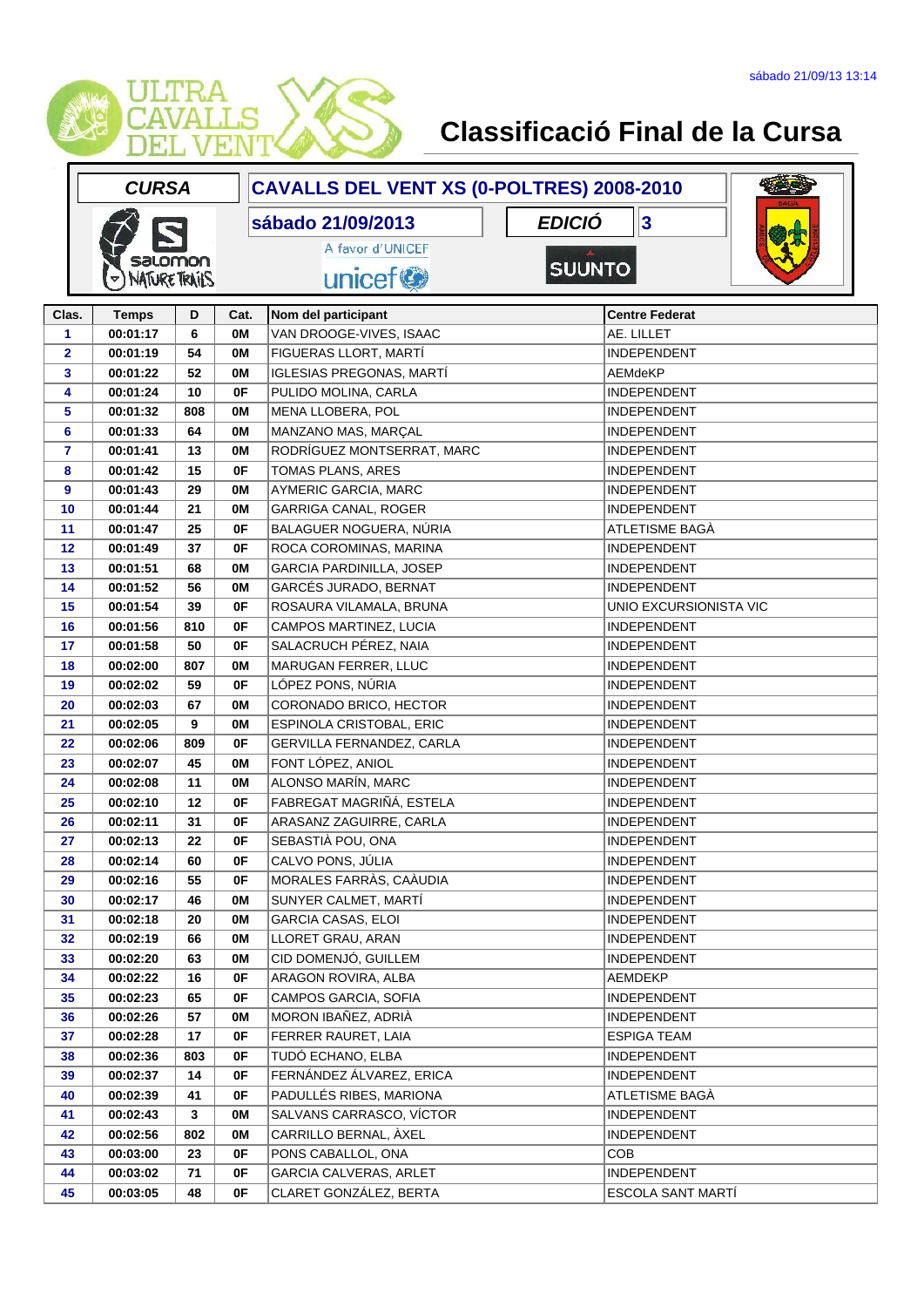| 46 | 00:03:07 | 5   | 0M | RODRÍGUEZ SANS, ROGER      | <b>GRUP 1 XS RUNNERS</b>       |  |
|----|----------|-----|----|----------------------------|--------------------------------|--|
| 47 | 00:03:08 | 27  | 0M | <b>GORCHS ELORZ, ROC</b>   | ESCOLA SANT MARTÍ DE PUIG.REIG |  |
| 48 | 00:03:09 | 19  | 0F | PRAT CANAL, MARIA          | <b>INDEPENDENT</b>             |  |
| 49 | 00:03:11 | 30  | 0M | VILASECA MACIÀ, BIEL       | <b>INDEPENDENT</b>             |  |
| 50 | 00:03:13 | 28  | 0M | SOLER AMBRÒS, MARTÍ        | <b>INDEPENDENT</b>             |  |
| 51 | 00:03:15 | 70  | 0F | ALTIMIRAS PIGUILLEM, CLARA | <b>INDEPENDENT</b>             |  |
| 52 | 00:03:17 | 811 | 0M | FARRERAS MIÑARRO, GERARD   | <b>INDEPENDENT</b>             |  |
| 53 | 00:03:21 | 18  | 0M | FERNÁNDEZ SALVADO, JOEL    | <b>INDEPENDENT</b>             |  |
| 54 | 00:03:23 | 38  | 0F | VALLE TOMÀS, CLÀUDIA       | <b>INDEPENDENT</b>             |  |
| 55 | 00:03:25 | 32  | 0F | MARTÍNEZ VILASECA, IVET    | <b>INDEPENDENT</b>             |  |
| 56 | 00:03:27 | 42  | 0M | ROIG FRANCO, JAUME         | <b>INDEPENDENT</b>             |  |
| 57 | 00:03:30 | 804 | 0M | BORRELLAS CASALS, BIEL     | <b>INDEPENDENT</b>             |  |
| 58 | 00:03:42 | 47  | 0M | COBOS ARNAU, MARTÍ         | ATLETISME BAGÀ                 |  |
| 59 | 00:03:43 | 36  | 0F | BOIXADER RODRÍGUEZ, ÀNEU   | <b>INDEPENDENT</b>             |  |
| 60 | 00:03:50 | 806 | 0M | PUIG RIERA, ROC            | <b>INDEPENDENT</b>             |  |
| 61 | 00:03:53 | 62  | 0M | ROS BERLANA, LLUC          | <b>INDEPENDENT</b>             |  |
| 62 | 00:03:54 | 58  | 0M | MENDEZ GARRIGA, BIEL       | <b>INDEPENDENT</b>             |  |
| 63 | 00:04:32 | 49  | OM | NAVARRO COLOM, ADRIÀ       | <b>INDEPENDENT</b>             |  |
| 64 | 00:04:35 | 35  | 0F | HELLIN ÁLVAREZ, ANNA       | <b>INDEPENDENT</b>             |  |
| 65 | 00:04:39 | 26  | 0M | BALAGUER NOGUERA, JOAN     | ATLETISME BAGÀ                 |  |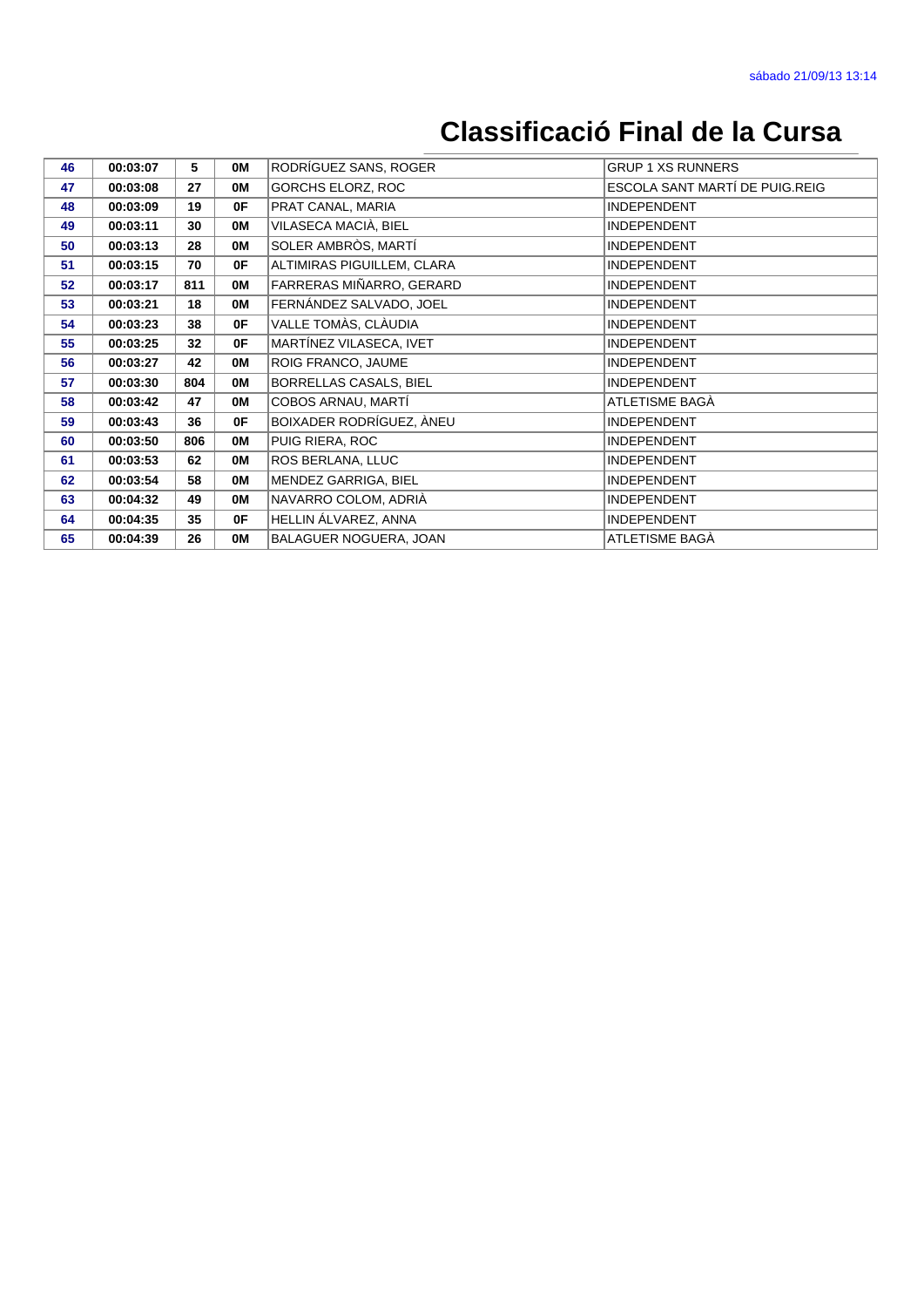

|              | <b>CURSA</b>         |     | <b>CAVALLS DEL VENT XS (1 PRE BENJAMI)</b><br>2006-2007 |                                  |               |                         |  |  |
|--------------|----------------------|-----|---------------------------------------------------------|----------------------------------|---------------|-------------------------|--|--|
|              |                      |     |                                                         | sábado 21/09/2013                | <b>EDICIÓ</b> | $\overline{\mathbf{3}}$ |  |  |
|              |                      |     |                                                         | A favor d'UNICEF                 |               |                         |  |  |
|              | salomon              |     |                                                         |                                  | <b>SUUNTO</b> |                         |  |  |
|              | <b>NATURE TRAILS</b> |     |                                                         | unicef <sup>®</sup>              |               |                         |  |  |
| Clas.        | <b>Temps</b>         | D   | Cat.                                                    | Nom del participant              |               | <b>Centre Federat</b>   |  |  |
| $\mathbf{1}$ | 00:03:37             | 148 | 1M                                                      | TORAN CALDERER, POL              |               | RUNNERS BERGUADÀ        |  |  |
| $\mathbf{2}$ | 00:03:53             | 120 | 1F                                                      | ROVIRA COSTA, BRUNA              |               | RUNNERS BERGUEDÀ        |  |  |
| 3            | 00:03:55             | 110 | 1M                                                      | TORRELLA OLLER, BERNAT           |               | ATLETISME BAGÀ          |  |  |
| 4            | 00:03:58             | 114 | 1F                                                      | FERNÁNDEZ PICAS, IONA            |               | <b>INDEPENDENT</b>      |  |  |
| 5            | 00:04:04             | 140 | 1F                                                      | RUEDA PONS, AINA                 |               | INDEPENDENT             |  |  |
| 6            | 00:04:07             | 122 | 1M                                                      | VALLE TOMÀS, AITOR               |               | <b>INDEPENDENT</b>      |  |  |
| 7            | 00:04:14             | 133 | 1M                                                      | SÁNCHEZ CORTINA, BERNAT          |               | RUNNERS BERGUEDA        |  |  |
| 8            | 00:04:18             | 137 | 1M                                                      | <b>IGLESIAS PREGONAS, EUDALD</b> |               | AEMdeKP                 |  |  |
| 9            | 00:04:22             | 109 | 1M                                                      | ARAGON ROVIRA, ROGER             |               | <b>AEMDEKP</b>          |  |  |
| 10           | 00:04:25             | 154 | 1M                                                      | AMILLS ALARCON, JOAN             |               | <b>INDEPENDENT</b>      |  |  |
| 11           | 00:04:34             | 160 | 1M                                                      | LOPEZ VALERO, NIL                |               | <b>INDEPENDENT</b>      |  |  |
| 12           | 00:04:36             | 111 | 1M                                                      | LÓPEZ MORALEJA, YAGO             |               | ATLETISME BAGÀ          |  |  |
| 13           | 00:04:37             | 119 | 1M                                                      | MARTÍN GARCIA, JAN               |               | ATLETISME BAGÀ          |  |  |
| 14           | 00:04:38             | 163 | 1M                                                      | ALTIMIRAS PIGUILLEM, ROGER       |               | <b>INDEPENDENT</b>      |  |  |
| 15           | 00:04:40             | 112 | 1M                                                      | ORTEGO LLORET, JOEL              |               | <b>TERRASSA</b>         |  |  |
| 16           | 00:04:41             | 129 | 1F                                                      | MACIAS CASTILLO, ELENA           |               | <b>INDEPENDENT</b>      |  |  |
| 17           | 00:04:44             | 115 | 1M                                                      | ROSES BOU, JAVIER                |               | <b>INDEPENDENT</b>      |  |  |
| 18           | 00:04:45             | 132 | 1M                                                      | OLIVARES COMPANYÓ, JOAN          |               | <b>INDEPENDENT</b>      |  |  |
| 19           | 00:04:47             | 147 | 1F                                                      | SELLÉS SÁNCHEZ, LAIA             |               | ESQUÍ BELLVER           |  |  |
| 20           | 00:04:49             | 162 | 1M                                                      | <b>MENA LLOBERTA, BIEL</b>       |               | <b>INDEPENDENT</b>      |  |  |
| 21           | 00:04:52             | 117 | 1M                                                      | MARCOS GONZÁLEZ, BIEL            |               | ESCOLA LLUMS DEL NORD   |  |  |
| 22           | 00:04:53             | 126 | 1M                                                      | GUERRERO ALEMANY, POL            |               | <b>INDEPENDENT</b>      |  |  |
| 23           | 00:04:55             | 157 | 1M                                                      | VIÑAS CANAL, MARC                |               | INDEPENDENT             |  |  |
| 24           | 00:04:56             | 142 | 1M                                                      | QUEVEDO CABALLE, JOSEP           |               | <b>INDEPENDENT</b>      |  |  |
| 25           | 00:04:58             | 125 | 1F                                                      | GUERRERO ALEMANY, MARIA          |               | INDEPENDENT             |  |  |
| 26           | 00:05:02             | 106 | 1M                                                      | HELLIN ÁLVAREZ, HERCTOR          |               | <b>INDEPENDENT</b>      |  |  |
| 27           | 00:05:04             | 116 | 1M                                                      | MARTÍNEZ SÁNCHEZ, SERGI          |               | <b>INDEPENDENT</b>      |  |  |
| 28           | 00:05:05             | 158 | 1F                                                      | PLA OVIX, MARTINA                |               | INDEPENDENT             |  |  |
| 29           | 00:05:07             | 113 | 1M                                                      | LLURDA GARCIA, MARTÍ             |               | <b>INDEPENDENT</b>      |  |  |
| 30           | 00:05:12             | 143 | 1M                                                      | CALDUCH LLORENS, ARNAU           |               | <b>INDEPENDENT</b>      |  |  |
| 31           | 00:05:17             | 121 | 1F                                                      | LOUREIRO VILASECA, NURIA         |               | <b>INDEPENDENT</b>      |  |  |
| 32           | 00:05:18             | 130 | 1M                                                      | DE LEON MOREIRA, GONZALO         |               | <b>INDEPENDENT</b>      |  |  |
| 33           | 00:05:20             | 108 | 1F                                                      | PLAZA TORREGUITART, MARA         |               | <b>INDEPENDENT</b>      |  |  |
| 34           | 00:05:22             | 139 | 1F                                                      | RUEDA PONS, JANA                 |               | <b>INDEPENDENT</b>      |  |  |
| 35           | 00:05:24             | 150 | 1M                                                      | JOVÉ CASALS, JAN                 |               | <b>INDEPENDENT</b>      |  |  |
| 36           | 00:05:27             | 156 | 1M                                                      | PLANA BACH, GUERAU               |               | <b>ESQUI BELLVER</b>    |  |  |
| 37           | 00:05:29             | 124 | 1F                                                      | SORIA MIQUEL, BELÉN              |               | <b>INDEPENDENT</b>      |  |  |
| 38           | 00:05:32             | 138 | 1F                                                      | GARRIDO AYMERICH, ABRIL          |               | POLIESPORTIU PUIGCERDÀ  |  |  |
| 39           | 00:05:33             | 151 | 1M                                                      | ISACH MONTAÑÀ, MIQUEL            |               | <b>INDEPENDENT</b>      |  |  |
| 40           | 00:05:35             | 159 | 1F                                                      | BORRELAS CASALS, CARLA           |               | <b>INEPENDENT</b>       |  |  |
| 41           | 00:05:37             | 161 | 1M                                                      | FARRERAS MIÑARRO, JAN            |               | <b>INDEPENDENT</b>      |  |  |
| 42           | 00:05:40             | 134 | 1F                                                      | LLIMÓS GARCIA, JÚLIA             |               | <b>INDEPENDENT</b>      |  |  |
| 43           | 00:05:42             | 149 | 1F                                                      | LLORET GRAU, ABRIL               |               | <b>INDEPENDENT</b>      |  |  |
| 44           | 00:05:44             | 141 | 1M                                                      | FIGUERAS LLORT, PAU              |               | <b>INDEPENDENT</b>      |  |  |
| 45           | 00:05:45             | 128 | 1M                                                      | GIRALT CASCANTE, GUIFRÉ          |               | <b>INDEPENDENT</b>      |  |  |
|              |                      |     |                                                         |                                  |               |                         |  |  |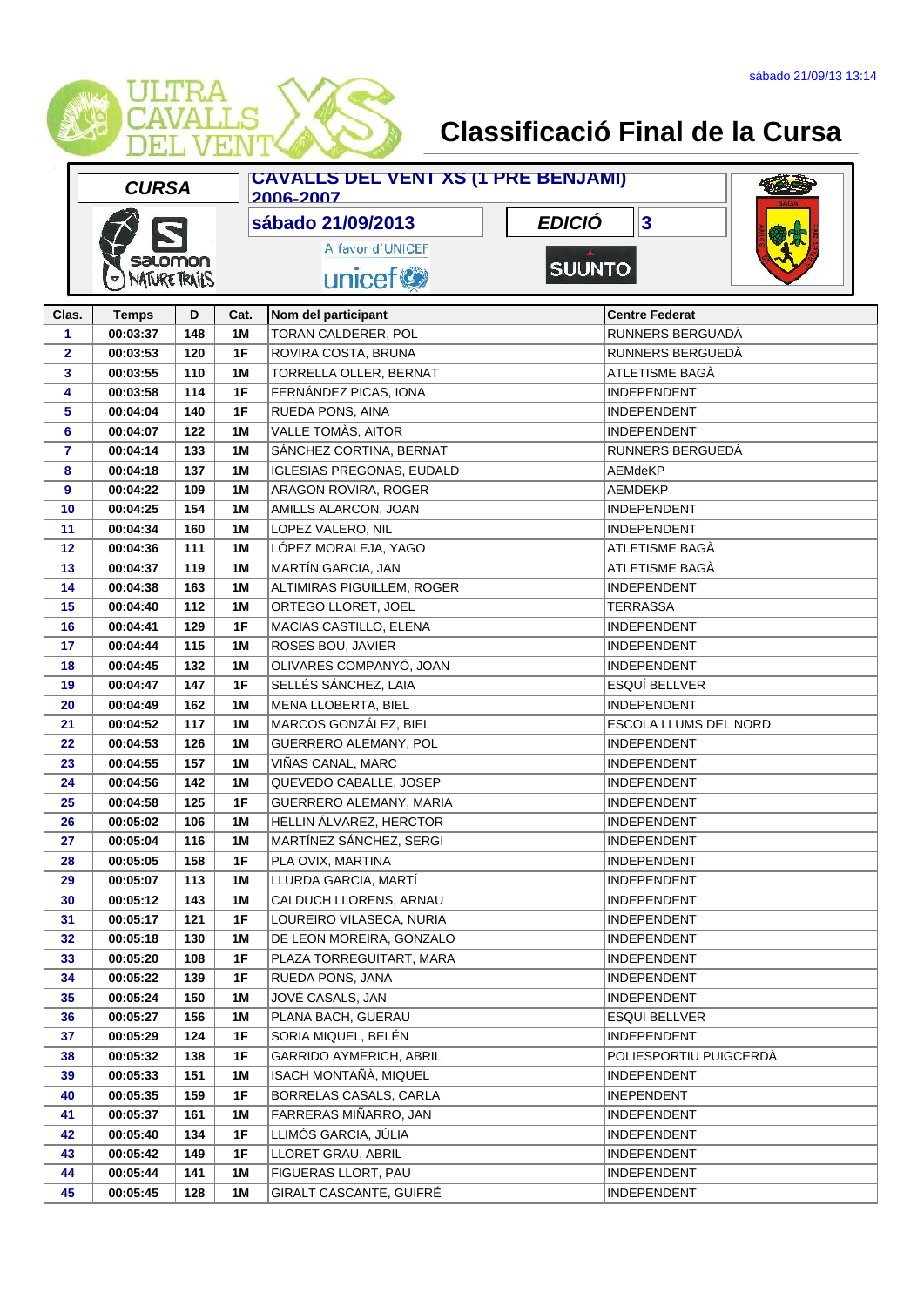| 46 | 00:05:48 | 144 | 1F | CALDUCH LLORENS, AINA     | <b>INDEPENDENT</b>          |
|----|----------|-----|----|---------------------------|-----------------------------|
| 47 | 00:05:50 | 146 | 1F | MONTIA MONTSERRAT, ISAURA | CLUB POLIESPORTIU PUIGCERDÀ |
| 48 | 00:05:52 | 153 | 1F | SAUS ESPEL, ANNA          | <b>INDEPENDENT</b>          |
| 49 | 00:05:53 | 135 | 1F | QUINTANA MARÍN, ALBA      | ATLETISME BAGÀ              |
| 50 | 00:06:03 | 101 | 1F | REOLID DÍAZ, YAIZA        | <b>INDEPENDENT</b>          |
| 51 | 00:06:13 | 136 | 1M | CASTAÑO VELASCO, ORIOL    | <b>INDEPENDENT</b>          |
| 52 | 00:06:17 | 127 | 1F | <b>ROIG FRANCO, ABRIL</b> | <b>INDEPENDENT</b>          |
| 53 | 00:06:42 | 102 | 1F | RODRÍGUEZ SANS, JÚLIA     | <b>GRUP 1 XS RUNNERS</b>    |
| 54 | 00:06:43 | 123 | 1F | GÓMEZ GRANOLLERS, MARIA   | <b>INDEPENDENT</b>          |
| 55 | 00:07:10 | 145 | 1F | OÑA JUEZ. GEMMA           | <b>INDEPENDENT</b>          |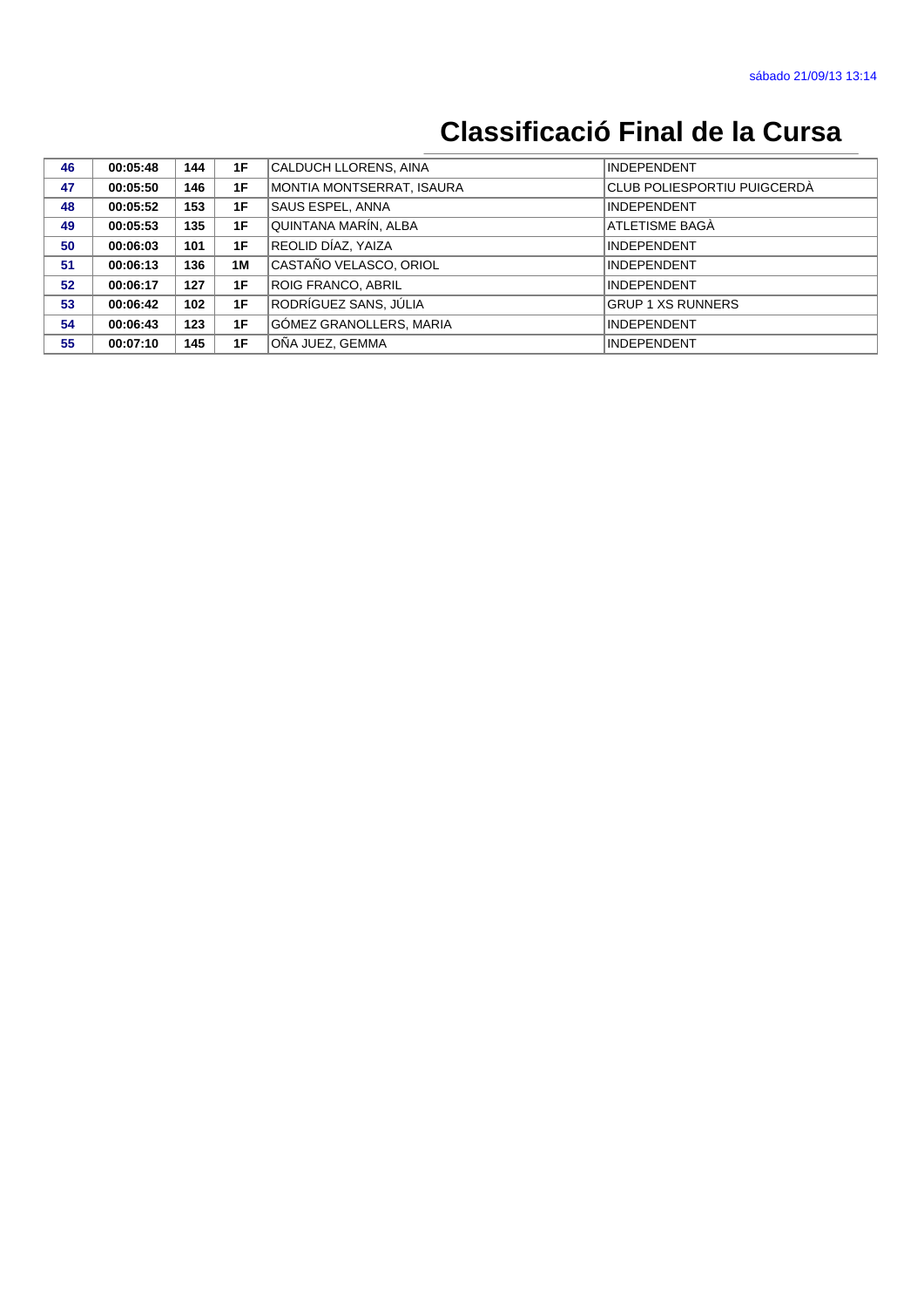

|              | <b>CURSA</b>         |     |           | CAVALLS DEL VENT XS (2 BENJAMÍ) 2004-2005 |               |                          |  |
|--------------|----------------------|-----|-----------|-------------------------------------------|---------------|--------------------------|--|
|              |                      |     |           | sábado 21/09/2013                         | <b>EDICIÓ</b> | 3                        |  |
|              |                      |     |           | A favor d'UNICEF                          |               |                          |  |
|              | salomon              |     |           |                                           | <b>SUUNTO</b> |                          |  |
|              | <b>NATURE TRAILS</b> |     |           | unicef <sup>®</sup>                       |               |                          |  |
| Clas.        | <b>Temps</b>         | D   | Cat.      | Nom del participant                       |               | <b>Centre Federat</b>    |  |
| 1            | 00:03:22             | 211 | 2M        | CABALLERIA GOUTAN, GUIFRE                 |               | C E TORELLÓ              |  |
| $\mathbf{2}$ | 00:03:28             | 218 | 2M        | LÓPEZ MORALEJA, CARLOS                    |               | ATLETISME BAGÀ           |  |
| 3            | 00:03:29             | 217 | 2M        | TORRELLA OLLER, JAN                       |               | ATLETISME BAGÀ           |  |
| 4            | 00:03:31             | 234 | 2M        | AOIZ PÉREZ DEL MOLIN, IGNACIO             |               | CANALETES                |  |
| 5            | 00:03:42             | 209 | 2M        | QUEVEDO GABARRÓS, PAU                     |               | ATLETISME TORELLÓ        |  |
| 6            | 00:03:44             | 230 | 2M        | MARCOS GONZÁLEZ, DANIEL                   |               | ESCOLA LLUMS DEL NORD    |  |
| 7            | 00:03:47             | 220 | 2M        | GARRIGA CANAL, ORIOL                      |               | ATLETISME BAGA           |  |
| 8            | 00:03:48             | 249 | 2M        | PLA GUIX, FERRAN                          |               | <b>INDEPENDENT</b>       |  |
| 9            | 00:03:51             | 245 | 2M        | JIMÉNEZ FUIDIAS, BIEL                     |               | <b>INDEPENDENT</b>       |  |
| 10           | 00:03:52             | 251 | 2M        | AMILLS ALARCÓN, MIQUEL                    |               | <b>INDEPENDENT</b>       |  |
| 11           | 00:03:54             | 224 | 2M        | TOMÀS PALÀ, JORDI                         |               | ATLETISME BAGÀ           |  |
| 12           | 00:03:56             | 203 | 2M        | FERNÁNDEZ ROMÀN, ROGER                    |               | <b>VIRGINIA BAY TEAM</b> |  |
| 13           | 00:03:58             | 243 | 2M        | SAUS ESPEL, MARTÍ                         |               | <b>INDEPENDENT</b>       |  |
| 14           | 00:04:00             | 242 | 2M        | SÁNCHEZ CORTINA, MARTÍ                    |               | RUNNERS BERGUEDÀ         |  |
| 15           | 00:04:01             | 233 | 2M        | BARCONS COMAPOSADA, LLEÏR                 |               | RUNNERS BERGUEDÀ         |  |
| 16           | 00:04:03             | 252 | 2F        | PLANA BACH, ARAN                          |               | <b>INDEPENDENT</b>       |  |
| 17           | 00:04:05             | 240 | 2M        | PARERA BARRAL, BERNAT                     |               | ATLETISME BAGÀ           |  |
| 18           | 00:04:06             | 206 | 2F        | BALLBE PUIGMARTÍ, ELISABETH               |               | <b>INDEPENDENT</b>       |  |
| 19           | 00:04:08             | 239 | 2M        | ELIAS SANTAEULALIA, JORDI                 |               | ATLETISME BAGÀ           |  |
| 20           | 00:04:11             | 222 | 2M        | ROSES BOU, PEDRO                          |               | <b>INDEPENDENT</b>       |  |
| 21           | 00:04:13             | 226 | 2M        | <b>GRILLE SEGURA, UNAI</b>                |               | ATLETISME BAGÀ           |  |
| 22           | 00:04:14             | 236 | 2M        | NOVARO CUSTODIO, MARIO                    |               | <b>INDEPENDENT</b>       |  |
| 23           | 00:04:16             | 238 | 2M        | CANUDAS COMELLAS, GENIS                   |               | RUNNERS BERGUEDÀ         |  |
| 24           | 00:04:17             | 255 | 2M        | CALLAU, ORIOL                             |               | <b>ARENY</b>             |  |
| 25           | 00:04:19             | 256 | 2F        | CALLAU, LAURA                             |               | <b>ARENY</b>             |  |
| 26           | 00:04:21             | 214 | 2M        | TOMÀS PLANS, NIL                          |               | <b>INDEPENDENT</b>       |  |
| 27           | 00:04:22             | 247 | 2M        | GASCÓ MAÑACH, BERENGUER                   |               | RUNNERS BERGUEDÀ         |  |
| 28           | 00:04:24             | 205 | 2F        | BUTXACA BRAU, MARIA                       |               | NUNERS BERGUEDÀ          |  |
| 29           | 00:04:27             | 215 | 2F        | GUITART BARRAL, BERTA                     |               | ATLETISME BAGÀ           |  |
| 30           | 00:04:28             | 204 | 2M        | FERRER RAURET, MARC                       |               | VIRGINIA BAY TEAM        |  |
| 31           | 00:04:30             | 213 | 2F        | PLAZA TORREGUITART, NOA                   |               | CORNELLÀ ATLETIC         |  |
| 32           | 00:04:33             | 228 | 2F        | <b>GRAS LLOYS, BERTA</b>                  |               | RUNNERS BERGUEDÀ         |  |
| 33           | 00:04:34             | 223 | 2F        | ORRIOLS ESQUIUS, TANIT                    |               | <b>INDEPENDENT</b>       |  |
| 34           | 00:04:36             | 241 | <b>2M</b> | SORIA MIQUEL, JOSÉ                        |               | <b>INDEPENDENT</b>       |  |
| 35           | 00:04:38             | 232 | 2M        | FIGOLS VILALTA, ORIOL                     |               | RUNNERS BERGUEDÀ         |  |
| 36           | 00:04:39             | 227 | 2M        | ALBORS ZUMEL, JOFRE                       |               | RUNNERS BERGUEDÀ         |  |
| 37           | 00:04:42             | 221 | 2M        | ROSES BOU, CARLOS                         |               | <b>INDEPENDENT</b>       |  |
| 38           | 00:04:44             | 212 | 2M        | CANAL CUCURULL, ORIOL                     |               | <b>FITIPALDI</b>         |  |
| 39           | 00:04:46             | 216 | 2F        | MARTÍN GARCIA, PAULA                      |               | ATLETISME BAGA           |  |
| 40           | 00:04:48             | 202 | 2F        | FUENTES MAS, JÚLIA                        |               | U.A. TERRASSA            |  |
| 41           | 00:04:50             | 219 | 2F        | ORTEGO LLORET, SARA                       |               | TERRASSA                 |  |
| 42           | 00:04:51             | 210 | <b>2M</b> | FABREGAT MAGRIÑA, TEO                     |               | <b>INDEPENDENT</b>       |  |
| 43           | 00:04:53             | 229 | 2F        | ARES CARNEIRO, AROHA                      |               | <b>INDEPENDENT</b>       |  |
| 44           | 00:04:56             | 253 | 2F        | CALOMARDO BLANCO, ALICIA                  |               | PONT DE LA CADENA        |  |
| 45           | 00:04:58             | 244 | 2M        | BADIA GIL, HOGO                           |               | <b>INDEPENDENT</b>       |  |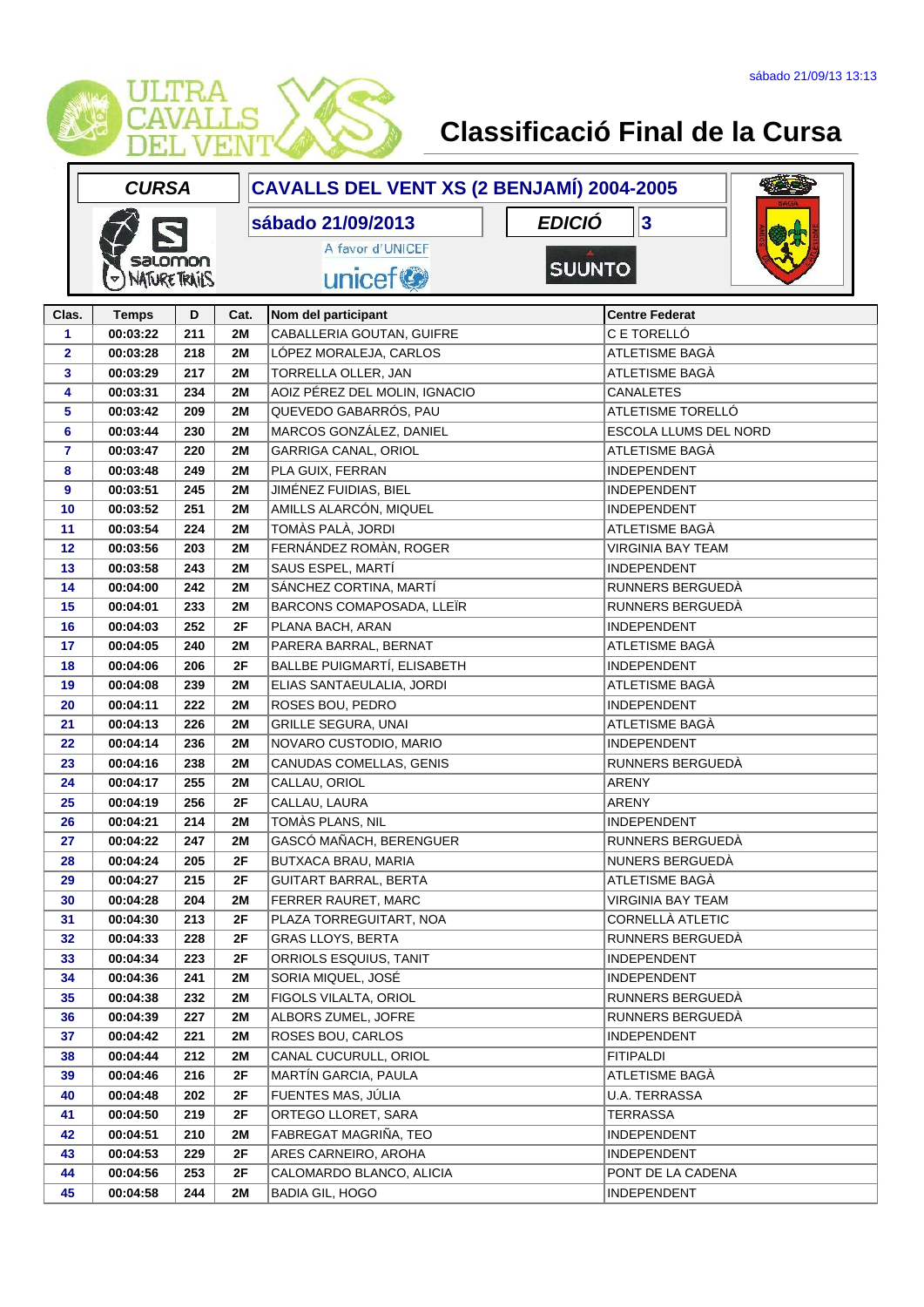| 46 | 00:04:59 | 250 | 2F | JOVÉ CASALS, MARIA           | INDEPENDENT |
|----|----------|-----|----|------------------------------|-------------|
| 47 | 00:05:18 | 257 | 2M | ALONSO TOMÀS, JOAN           | INDEPENDENT |
| 48 | 00:05:20 | 258 | 2M | SALLENT HERNANDEZ, POL       | INDEPENDENT |
| 49 | 00:05:22 | 237 | 2F | <b>MORA GONZÁLEZ. LAURA</b>  | INDEPENDENT |
| 50 | 00:05:29 | 231 | 2M | ARASANZ ZAGUIRRE. ARNAU      | INDEPENDENT |
| 51 | 00:06:14 | 248 | 2F | <b>PARRAS GONFAUS, MARIA</b> | INDEPENDENT |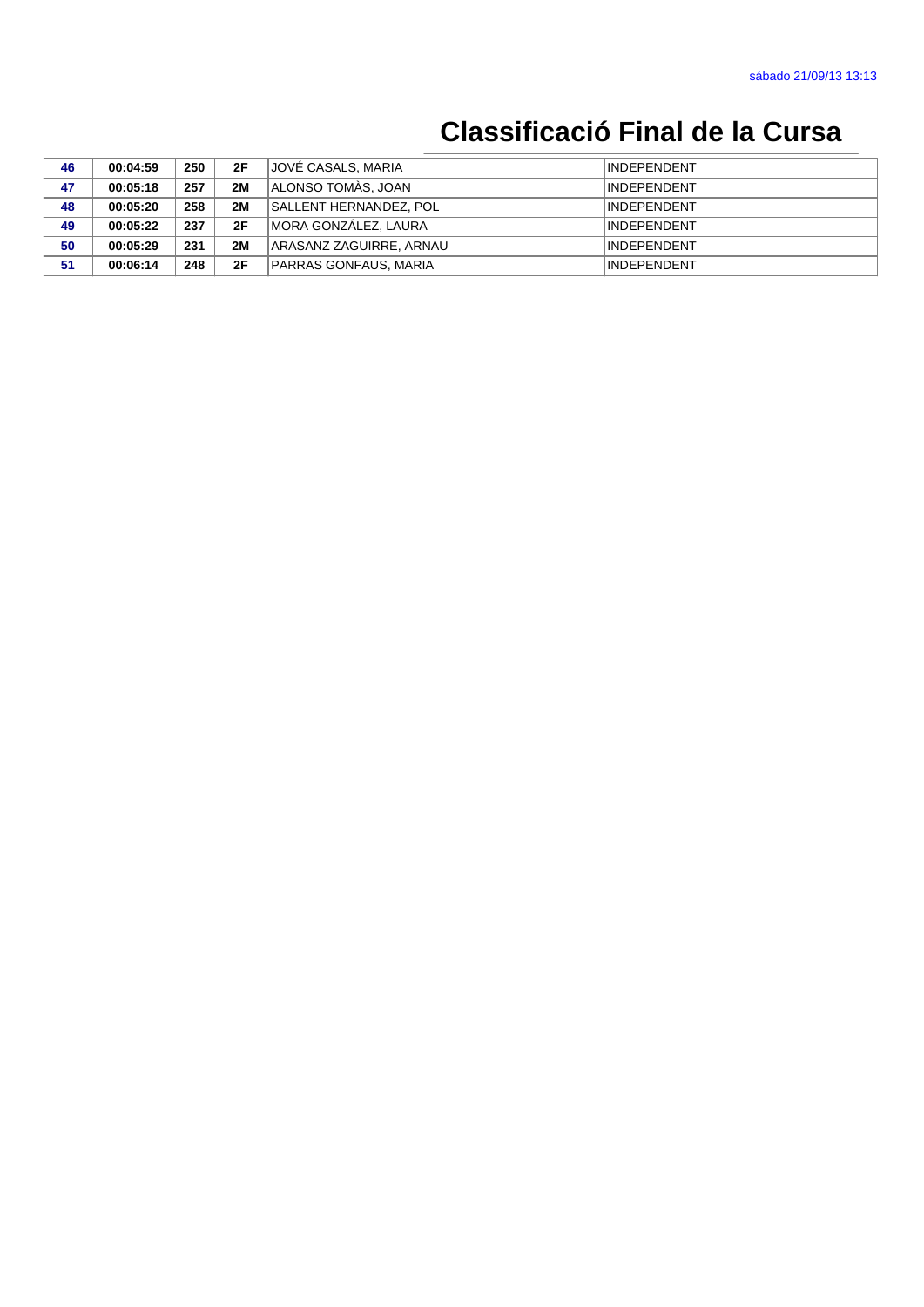

|                         | <b>CURSA</b>         |     |      | CAVALLS DEL VENT XS (3 ALEVÍ) 2002-2003 |                           |
|-------------------------|----------------------|-----|------|-----------------------------------------|---------------------------|
|                         |                      |     |      | <b>EDICIÓ</b><br>sábado 21/09/2013      | $\overline{\mathbf{3}}$   |
|                         | salomon              |     |      | A favor d'UNICEF                        |                           |
|                         | <b>NATURE TRAILS</b> |     |      | <b>SUUNTO</b><br>unicef <sup>®</sup>    |                           |
|                         |                      |     |      |                                         |                           |
| Clas.                   | <b>Temps</b>         | D   | Cat. | Nom del participant                     | <b>Centre Federat</b>     |
| 1                       | 00:06:58             | 310 | 3M   | COMELLAS PAGÈS, TOMEU                   | <b>MOUNTAIN RUNNERS</b>   |
| $\overline{\mathbf{2}}$ | 00:07:04             | 307 | 3M   | SALTOR ALSINA, GERARD                   | RUNNERS BERGUEDÀ          |
| 3                       | 00:07:10             | 311 | 3M   | PRADELL GRÀCIA, JORDI                   | <b>INDEPENDENT</b>        |
| 4                       | 00:07:14             | 303 | 3M   | <b>GARCIA LLURDA, JOEL</b>              | B.T.C.                    |
| 5                       | 00:07:22             | 316 | 3M   | <b>BAÑOS TOR, ENRIC</b>                 | RUNNERS BERGUEDÀ          |
| 6                       | 00:07:26             | 302 | 3M   | HERRERA RODRÍGUEZ, SACHA                | <b>INDEPENDENT</b>        |
| $\overline{\mathbf{r}}$ | 00:07:28             | 318 | 3F   | PRIOULT, LYDIA                          | <b>INDEPENDENT</b>        |
| 8                       | 00:07:40             | 323 | 3M   | PLANAS CANET, GUIM                      | <b>INDEPENDENTQ</b>       |
| 9                       | 00:07:42             | 331 | 3F   | DE LEON MOREIRA, FLORENCIA              | <b>INDEPENDENT</b>        |
| 10                      | 00:07:57             | 334 | 3M   | TARRÉS MAS, BERNAT                      | <b>INDEPENDENT</b>        |
| 11                      | 00:08:01             | 317 | 3M   | FIGULS ROVIRA, ROGER                    | RUNNERS BERGUEDÀ          |
| 12                      | 00:08:23             | 325 | 3M   | <b>GRILLE SEGURA, PAU</b>               | ATLETISME BAGÀ            |
| 13                      | 00:08:42             | 337 | 3M   | MORALES SÁNCHEZ, MARTÍN                 | <b>ESQUI BELLVER</b>      |
| 14                      | 00:08:46             | 333 | 3F   | MORERA ALTISEN, MIREIA                  | <b>INDEPENDENT</b>        |
| 15                      | 00:08:48             | 305 | 3M   | QUEVEDO GABARRÓS, MIQUEL                | ATLÈTIC TORELLÓ           |
| 16                      | 00:08:51             | 313 | 3M   | REVERTER TUSET, JORDI                   | <b>INDEPENDENT</b>        |
| 17                      | 00:08:54             | 335 | 3M   | GASCÓ MAÑACH, MARTÍ                     | RUNERS BERGUEDÀ           |
| 18                      | 00:08:57             | 341 | 3M   | PLANA BACH, PAU                         | <b>INDEPENDENT</b>        |
| 19                      | 00:08:59             | 342 | 3M   | CARDONA MORENO, NIL                     | ESQUÍ BELLVER             |
| 20                      | 00:09:04             | 312 | 3F   | PASSEMARD, CAPUCINE                     | HAUT VALLESPIR ATLHETISME |
| 21                      | 00:09:05             | 330 | 3M   | GIRALT CASCANTER, MARC                  | <b>INDEPENDENT</b>        |
| 22                      | 00:09:13             | 327 | 3F   | PARCERISA DIAZ, JUDIT                   | RUNNERS BERGUEDÀ          |
| 23                      | 00:09:16             | 315 | 3F   | BALLARÀ TORT, CLÀUDIA                   | RUNNERS BERGUEDÀ          |
| 24                      | 00:09:21             | 338 | 3F   | MARTÍNEZ MARQUINA, JOANA                | POLIESPORTIU PUIGCERDÀ    |
| 25                      | 00:09:23             | 336 | 3F   | MUÑIZ MARTÍN, LAURA                     | RUNNERS BERGUEDÀ          |
| 26                      | 00:09:30             | 328 | 3F   | GAMISANS CARBONELL, QUERALT             | RUNNERS BERGUEDÀ          |
| 27                      | 00:09:37             | 340 | 3M   | CALOMARDO BLANCO, SUCO                  | PONT DE LA CADENA         |
| 28                      | 00:09:39             | 326 | 3F   | <b>GUITART BARRAL, MARIA</b>            | ATLETISME BAGÀ            |
| 29                      | 00:09:48             | 309 | 3M   | TOMÀS PALÀ, MIQUEL                      | ATLETISME BAGA            |
| 30                      | 00:09:56             | 319 | 3M   | ESTEBAN RODRÍGUEZ, ALBERT               | <b>INDEPENDENT</b>        |
| 31                      | 00:10:17             | 321 | 3F   | GRAS LLOYS, NÚRIA                       | RUNNERS BERGUEDÀ          |
| 32                      | 00:10:34             | 306 | 3M   | CARBONELL COROMINAS, BIEL               | <b>INDEPENDENT</b>        |
| 33                      | 00:10:48             | 320 | 3F   | VACAS LARREA, PAULA                     | ATLETISME BAGÀ            |
| 34                      | 00:11:11             | 304 | 3F   | AGULLÓ GUTIÉRREZ, ALBA                  | ESPORTIU PENEDÈS          |
| 35                      | 00:11:11             | 324 | 3F   | NAVARRO MARTÍNEZ, ALBA                  | CLUB NATACIÓ VALLIRANA    |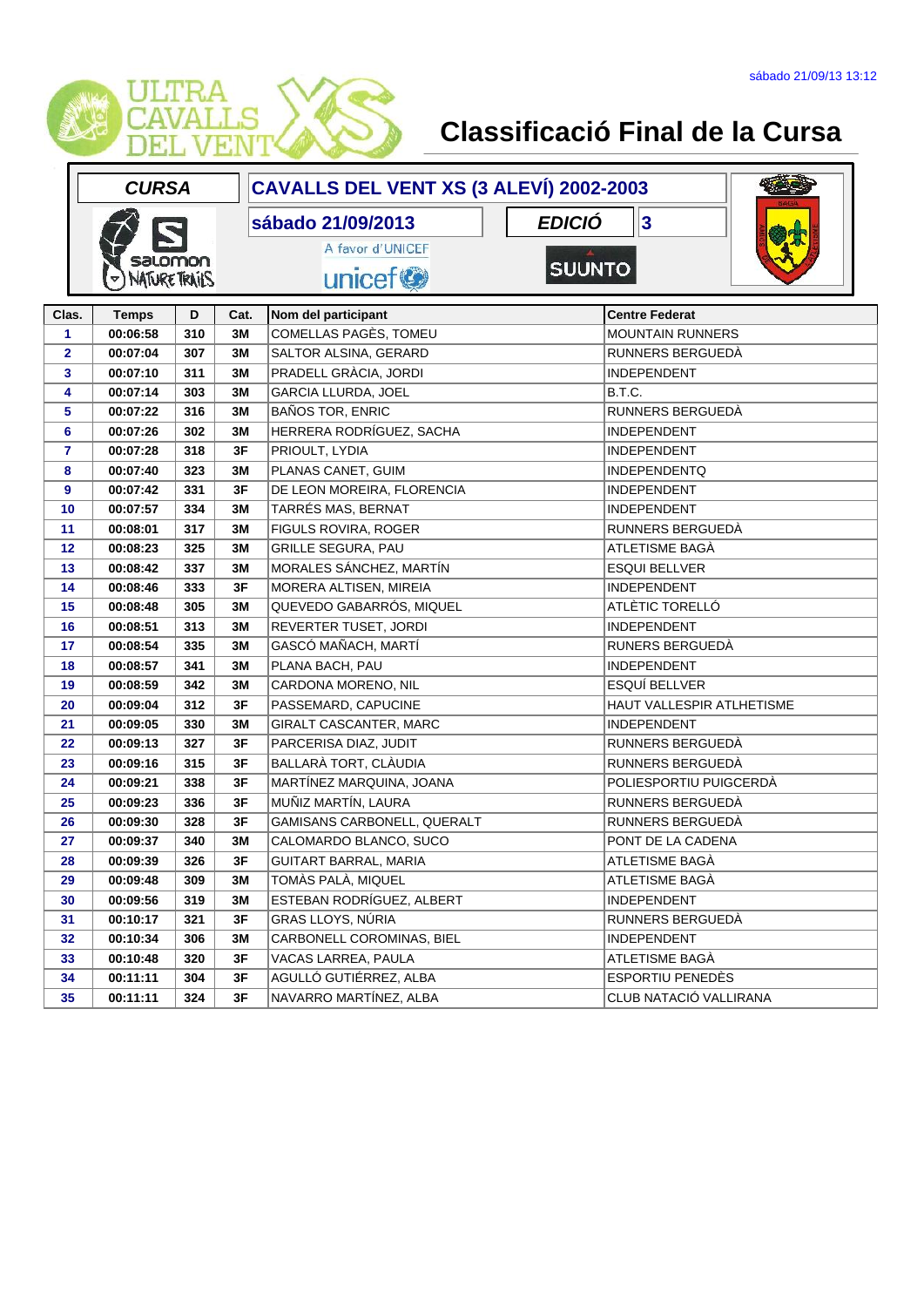

|                | <b>CURSA</b>         |     |      | CAVALLS DEL VENT XS (4 INFANTILS) 2000-2001 |               |                           |  |
|----------------|----------------------|-----|------|---------------------------------------------|---------------|---------------------------|--|
|                |                      |     |      | sábado 21/09/2013                           | <b>EDICIÓ</b> | $\overline{\mathbf{3}}$   |  |
|                | salomon              |     |      | A favor d'UNICEF                            |               |                           |  |
|                | <b>NATURE TRAILS</b> |     |      | unicef <sup>®</sup>                         | <b>SUUNTO</b> |                           |  |
|                |                      |     |      |                                             |               |                           |  |
| Clas.          | <b>Temps</b>         | D   | Cat. | Nom del participant                         |               | <b>Centre Federat</b>     |  |
| 1              | 00:09:53             | 423 | 4M   | MARGARIT SOLÉ, ERIC                         |               | <b>INDEPENDENT</b>        |  |
| $\overline{2}$ | 00:10:22             | 432 | 4M   | BARNIOL LLURDA, JORDI                       |               | <b>INDEPENDENT</b>        |  |
| 3              | 00:10:28             | 403 | 4M   | ROIG MATÍNEZ, NIL                           |               | RAID TEAM MINIMAL         |  |
| 4              | 00:10:31             | 424 | 4M   | PICAS, JEAN-MARC                            |               | HAUT VALLESPIR ATHLÉTISME |  |
| 5              | 00:10:34             | 407 | 4M   | TURON SÁNCHEZ, DIDAC                        |               | ATCÈTIC TORELLÓ           |  |
| 6              | 00:10:43             | 436 | 4M   | VALL LLOBET, GUIU                           |               | RUNNERS BERGUEDÀ          |  |
| 7              | 00:10:46             | 413 | 4F   | CAMPION, LEANA                              |               | HAUT VALLESPIR ATHLÉTISME |  |
| 8              | 00:10:48             | 437 | 4F   | CORNELLAS ESCAYOLA, ELNA                    |               | <b>INDEPENDENT</b>        |  |
| 9              | 00:11:05             | 410 | 4M   | PELÀEZ LAMBREGTS, LLUC                      |               | CLUB ESQUÍ BELLVER        |  |
| 10             | 00:11:18             | 408 | 4M   | PUIG FARRÀS, QUIRZE                         |               | RUNNERS BERGUEDÀ          |  |
| 11             | 00:11:20             | 415 | 4M   | BALLARÀ TORT, MARC                          |               | RUNNERS BERGUEDÀ          |  |
| 12             | 00:11:23             | 409 | 4M   | SOLSONA ROTA, FERRAN                        |               | <b>MONTAIN RUNNERS</b>    |  |
| 13             | 00:11:25             | 405 | 4M   | RODRÍGUEZ MARTÍNEZ, ERIC                    |               | <b>INDEPENDENT</b>        |  |
| 14             | 00:11:28             | 419 | 4M   | AOIZ PÉREZ DEL MOLIN, JUAN                  |               | <b>CANALETES</b>          |  |
| 15             | 00:11:31             | 411 | 4F   | PRADELL GRACIA, MERCÈ                       |               | <b>INDEPENDENT</b>        |  |
| 16             | 00:11:38             | 402 | 4F   | ELIAS VILANOVA, JÚLIA                       |               | AMB                       |  |
| 17             | 00:11:47             | 404 | 4M   | CABALLERIA GOUTAN, ALBERT                   |               | C E TORELLÓ               |  |
| 18             | 00:11:52             | 420 | 4F   | CARDONA ROSANAS, ALBA                       |               | <b>INDEPENDENT</b>        |  |
| 19             | 00:12:13             | 414 | 4M   | REVERTER TUSET, PAU                         |               | <b>INDEPENDENT</b>        |  |
| 20             | 00:12:13             | 416 | 4M   | CAÑELLAS CLAPERS, JORDI                     |               | <b>STIKAFUL</b>           |  |
| 21             | 00:12:15             | 422 | 4F   | MASSÓ GÓMEZ, VINYET                         |               | <b>VACARISSES CORRE</b>   |  |
| 22             | 00:12:16             | 433 | 4F   | TARRAGÓ CLOP, MERITXELL                     |               | ATLÈTIC MANRESA           |  |
| 23             | 00:12:50             | 418 | 4M   | <b>BISQUERT PARES, ANIOL</b>                |               | UNIÓ EXCURSIONISTA DE VIC |  |
| 24             | 00:12:58             | 428 | 4M   | <b>TORRES BALCELLS, POL</b>                 |               | <b>INDEPENDENT</b>        |  |
| 25             | 00:13:08             | 435 | 4M   | GARCIA COROMINAS, MARC                      |               | <b>INDEPENDENT</b>        |  |
| 26             | 00:13:19             | 426 | 4M   | MORERA ALTISEN, ORIOL                       |               | <b>INDEPENDENT</b>        |  |
| 27             | 00:13:24             | 406 | 4F   | RAHOLA GIRÓ, TATIANA                        |               | <b>INDEPENDENT</b>        |  |
| 28             | 00:13:31             | 425 | 4F   | <b>BADIA GIL, JUDIT</b>                     |               | INDEPENDENT               |  |
| 29             | 00:13:51             | 421 | 4F   | ROVIRA COSTA, TANIT                         |               | RUNNERS BERGUEDÀ          |  |
| 30             | 00:15:18             | 429 | 4F   | DOMINGO CAMPS, ARIADNA                      |               | <b>INDEPENDENT</b>        |  |
| 31             | 00:15:53             | 431 | 4F   | RIBERA SOLÉ, SARA                           |               | <b>INDEPENDENT</b>        |  |
| 32             | 00:16:01             | 427 | 4F   | ARTIGAS MELEIRO, ESTEL                      |               | <b>INDEPENDENT</b>        |  |
| 33             | 00:16:05             | 440 | 4F   | SALLENT HERNANDEZ, CLARA                    |               | <b>INDEPENDENT</b>        |  |
| 34             | 00:16:50             | 417 | 4M   | ESTEBAN RODRÍGUEZ, ALEX                     |               | <b>INDEPENDENT</b>        |  |
| 35             | 00:21:44             | 430 | 4F   | <b>BISBAL MIRA, ANNA</b>                    |               | <b>INDEPENDENT</b>        |  |
| 36             | 00:21:44             | 438 | 4F   | ORRIOLS BARTES, MIRIAM                      |               | <b>INDEPENDENT</b>        |  |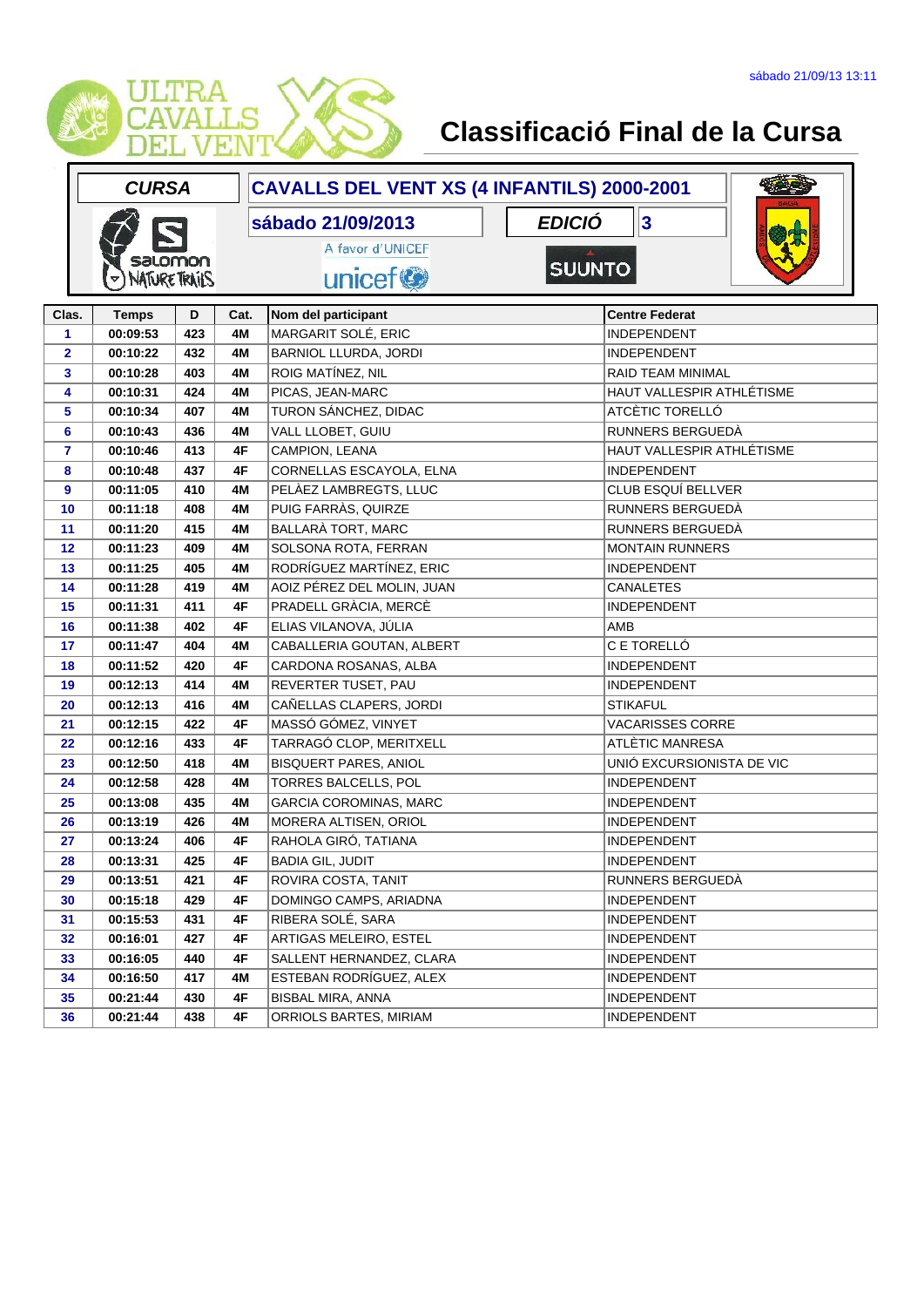

|                 | <b>CURSA</b>                    |     |           | CAVALLS DEL VENT XS (5 CADETS) 1998-1999                     |                                      |
|-----------------|---------------------------------|-----|-----------|--------------------------------------------------------------|--------------------------------------|
|                 | salomon<br><b>NATURE TRAILS</b> |     |           | sábado 21/09/2013<br>A favor d'UNICEF<br>unicef <sup>®</sup> | <b>EDICIÓ</b><br>∥3<br><b>SUUNTO</b> |
| Clas.           | <b>Temps</b>                    | D   | Cat.      | Nom del participant                                          | <b>Centre Federat</b>                |
| 1               | 00:19:35                        | 501 | <b>5M</b> | LLORET PÉREZ, ELGAR                                          | CLUB DE MONTAÑA LOS PELENDONES       |
| $\overline{2}$  | 00:20:26                        | 502 | <b>5M</b> | ROIG MARTÍNEZ, POL                                           | <b>RAID TEAM MINIMAL</b>             |
| 3               | 00:20:58                        | 504 | 5M        | RAHOLAGIRÓ, GIOVANI                                          | <b>INDEPENDENT</b>                   |
| 4               | 00:21:55                        | 515 | <b>5M</b> | <b>CUNILL SELLAS, POL</b>                                    | <b>INDEPENDENT</b>                   |
| 5               | 00:22:09                        | 505 | <b>5M</b> | COSTA VILLANUEVA, JULI                                       | ATLETISME BAGÀ                       |
| 6               | 00:23:03                        | 506 | <b>5M</b> | CERRCERA, GUILHEM                                            | <b>CSA CNEC</b>                      |
| 7               | 00:23:20                        | 512 | <b>5M</b> | SARRÀ FERRER, GUILLEM                                        | RUNNERS BERGUEDÀ                     |
| 8               | 00:24:33                        | 510 | <b>5M</b> | SAN JOSÉ ROMEU, SERGI                                        | CAI                                  |
| 9               | 00:25:14                        | 507 | 5F        | PASSEMARD, MARINE                                            | HAUT VALLESPIR ATHLEISME             |
| 10 <sub>1</sub> | 00:25:16                        | 503 | <b>5M</b> | LLIMA SOLANO, ALEIX                                          | <b>INDEPENDENT</b>                   |
| 11              | 00:30:20                        | 513 | 5F        | TORRES BALCELLS, GAL-LA                                      | <b>INDEPENDENT</b>                   |
| 12              | 00:33:50                        | 511 | 5F        | SOLER QUEVEDO, ELVIRA                                        | <b>INDEPENDENT</b>                   |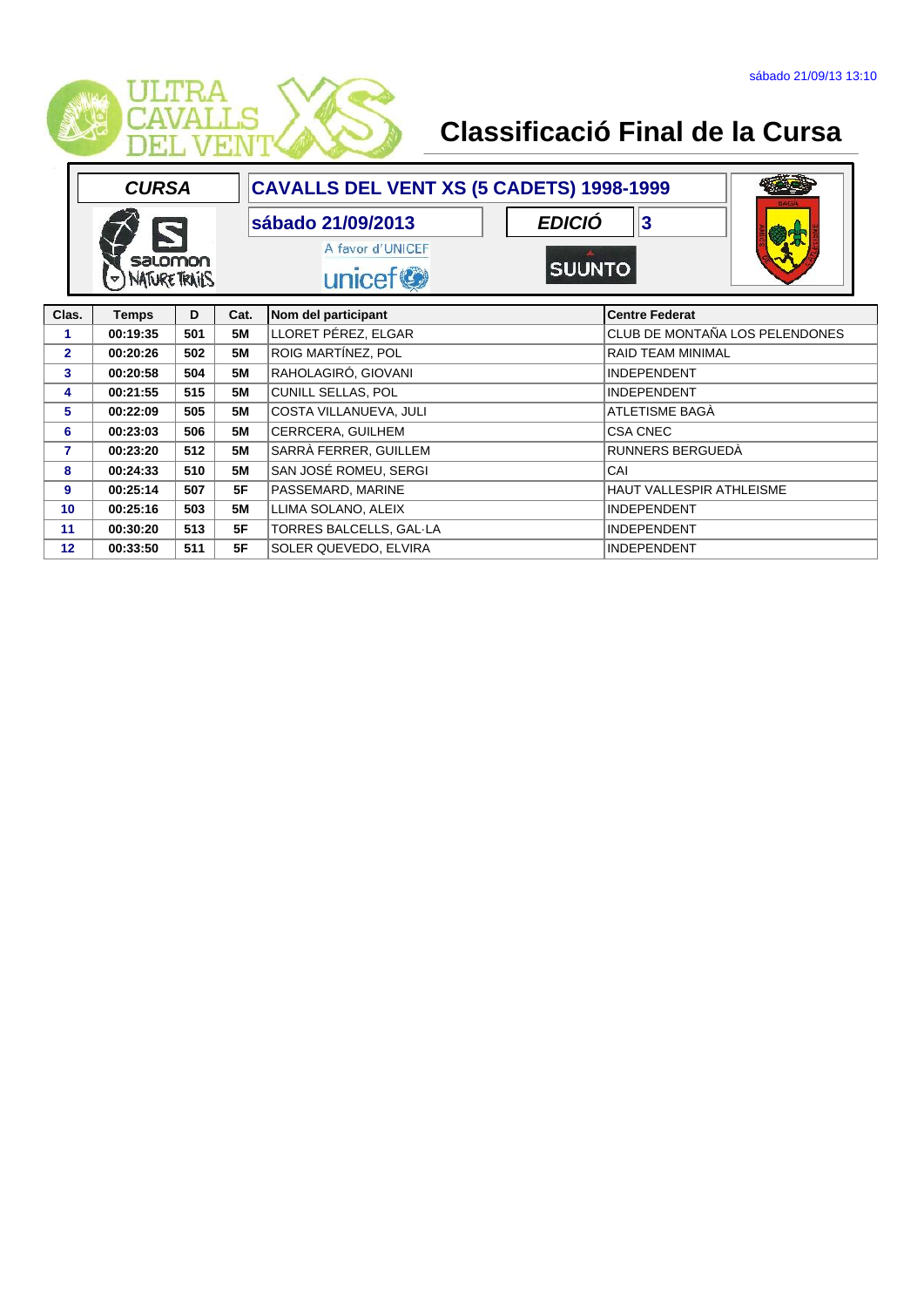

|                             | <b>CURSA</b> |     |                                         | CAVALLS DEL VENT XS (6 JUVENIL) 1996-1997 |                            |                                   |
|-----------------------------|--------------|-----|-----------------------------------------|-------------------------------------------|----------------------------|-----------------------------------|
|                             |              |     |                                         | sábado 21/09/2013                         | <b>EDICIÓ</b><br> 3        |                                   |
| salomon<br>D) NATURE TRAILS |              |     | A favor d'UNICEF<br>unicef <sup>®</sup> | <b>SUUNTO</b>                             |                            |                                   |
| Clas.                       | <b>Temps</b> | D   | Cat.                                    | Nom del participant                       | <b>Centre Federat</b>      |                                   |
| 1                           | 00:47:30     | 611 | 6M                                      | MARGARIT SOLÉ, JAN                        | <b>INDEPENDENT</b>         |                                   |
| $\overline{2}$              | 00:52:53     | 604 | 6M                                      | SOLÉ GRAELLS, SERGI                       | X-AVI                      |                                   |
| 3                           | 00:55:35     | 610 | 6M                                      | MASSÓ GÓMEZ, ORIOL                        | <b>VACARISSES CORRE</b>    |                                   |
| 4                           | 00:59:32     | 612 | 6M                                      | PRATS VILA, POL                           | <b>VACARISSES CORRE</b>    |                                   |
| 5                           | 01:00:17     | 608 | 6M                                      | SAN JOSÉ ROMEU, DÍDAC                     | <b>MOUNTAIN CABRA TEAM</b> |                                   |
| 6                           | 01:02:28     | 607 | 6F                                      | SAMSÓ RAVENTÓS, MARIA                     |                            | <b>GRUP MUNTANYA SANT SADURNI</b> |
| $\overline{7}$              | 01:04:26     | 601 | 6F                                      | UNANUE ARAMBURU, OLATZ                    | <b>SALOMON JUNIOR TEAM</b> |                                   |
| 8                           | 01:06:03     | 606 | 6F                                      | <b>BISQUERT, EROLA</b>                    | U.E. VIC                   |                                   |
| 9                           | 01:11:34     | 602 | 6M                                      | PERALTA BALLART, PAU                      | <b>ACE BOMBERS</b>         |                                   |